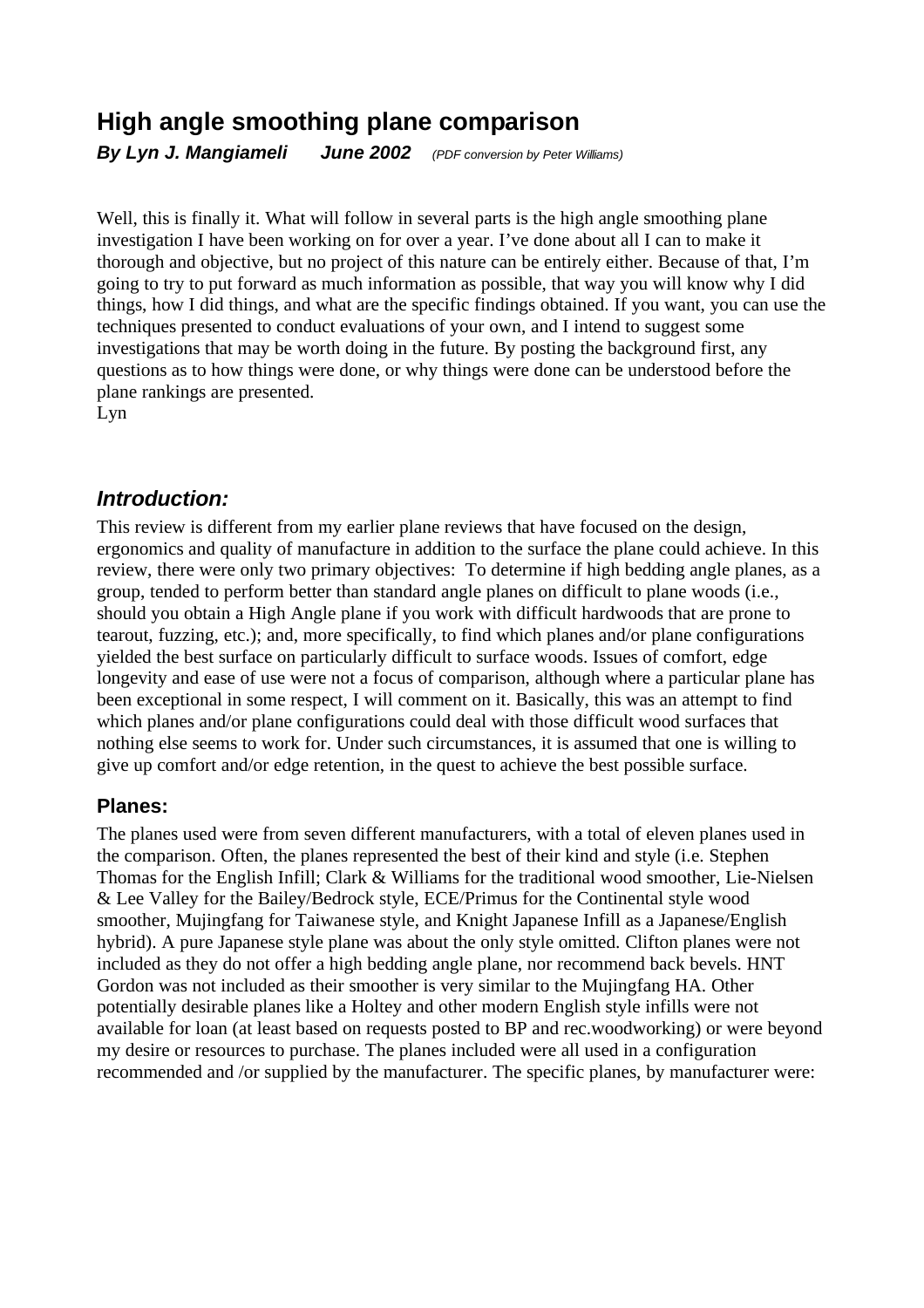- 1. Clark & Williams beech coffin smoother, fixed mouth, single iron/wood wedge, 55º \$265
- 2. Knight Finish smoother, purple heart body, vera wood soles, ebony strike plate, adjustable mouth, single 1/4 inch Starret steel iron/wooden wedge, 47º, \$137.00
- 3. Knight Japanese Bladed Bloodwood Brass and Steel Infill, fixed mouth, single blue steel iron/metal and wood wedge, 47.5º, \$560+
- 4. Lee Valley #4.5 metal smoother, adjustable frog, A2 iron plus chip breaker, Norris style adjuster, lateral blade support screws, 45º \$169
- 5. Lee Valley #4.5 metal smoother, adjustable frog, A2 iron plus chip breaker, Norris style adjuster, lateral blade support screws, 45º plus 15º blade back bevel for 60º overall effective angle. \$169
- 6. Lee Valley Low Angle Smooth plane, adjustable mouth, single A2 iron, Norris style adjuster, lateral blade support screws, 12 bed plus 20 degree bevel for 32º overall effective angle, \$139
- 7. Lie-Nielsen #4.5 Bedrock smoother, adjustable frog, A2 cryo' ed iron plus chip breaker, Bailey style adjuster, 50º frog \$300 (or \$75 for 50º frog alone to retrofit to their Standard Angle #4.5).
- 8. Mujingfang Ebony Taiwanese style fixed mouth smoother, iron plus elementary metal wedge/chip breaker, 40º Price not yet set.
- 9. Mujingfang Rosewood Taiwanese style body, push/pull transverse bar, fixed mouth smoother. Single iron, wood wedge. 62.5º Price not yet set.
- 10. ECE / Primus Improved Smoothing Plane, Pearwood body, Lignum Vitae soled, adjustable mouth smoother. Iron plus chip breaker, unique adjustment/blade retention system, 50º \$199
- 11. Stephen Thomas custom Cocobolo Infill, adjustable mouth A2 blade with chip breaker, Norris style adjuster, 47.5º, approximately \$2700

| <b>PLANE</b>          | <b>PRICE</b><br>(US\$) | <b>ANGLE</b> | <b>CHIP</b><br><b>BREAKER</b> | <b>BLADE</b><br><b>THICK*</b> | <b>BLADE</b><br><b>TAPER</b> | <b>WEIGHT</b><br>(Grams) | <b>STYLE</b> | <b>SOLE</b> |
|-----------------------|------------------------|--------------|-------------------------------|-------------------------------|------------------------------|--------------------------|--------------|-------------|
|                       |                        |              |                               | (Inches)                      |                              |                          |              |             |
| Clark & Williams      | \$265                  | 55.0         | No                            | .187                          | Yes                          | 740                      | Wood         | Wood        |
| Knight Finish         | \$139                  | 47.0         | No                            | .250                          | No                           | 760                      | Wood         | Wood        |
| Knight J.Infill       | \$560                  | 47.5         | No                            | .191                          | Yes                          | 1980                     | Infill       | Metal       |
| Lee Valley #4.5       | \$169                  | 45.0         | Yes                           | .125                          | No                           | 2250                     | Metal        | Metal       |
| LV#4.5 Back Bevel     | \$169                  | 60.0         | Yes                           | .125                          | No                           | 2250                     | Metal        | Metal       |
| LV Low Angle          | \$139                  | 32.0         | No                            | .125                          | No                           | 1700                     | Metal        | Metal       |
| L-N $#4.5$ HA Frog    | \$300                  | 50.0         | Yes                           | .150                          | No                           | 2450                     | Metal        | Metal       |
| Mujingfang Ebony      | N/A                    | 40.0         | Yes                           | .125                          | No                           | 620                      | Wood         | Wood        |
| Mujingfang RW HA      | N/A                    | 62.5         | No                            | .125                          | No                           | 760                      | Wood         | Wood        |
| ECE/Primus, Imp.      | \$199                  | 50.0         | Yes                           | .114                          | Yes                          | 1100                     | Wood         | Wood        |
| <b>Stephen Thomas</b> | \$2,700                | 47.5         | Yes                           | .156                          | Yes                          | 2750                     | Infill       | Metal       |

This and additional information is summarized in the table below:

\*Blade thickness measured at thickness where bevel meets face, if blade was tapered.

I own 9 of the eleven planes, having purchased four of them (both Knight smoothers, the Lie-Nielsen #4.5 and the ECE/Primus, Improved), having received four of them in exchange for feedback (Lee Valley #4.5 & Low Angle Smoother & both Mujingfang planes), and one plane (a cosmetic second Lee Valley #4.5) was donated for this comparison. Two planes were loaned to me for this comparison; the Clark &Williams was obtained from a private owner and Badger Pond regular, and the Stephen Thomas Infill came directly from Mr. Thomas. Interestingly, the two models of Mujingfang planes will not be available from the company I received them from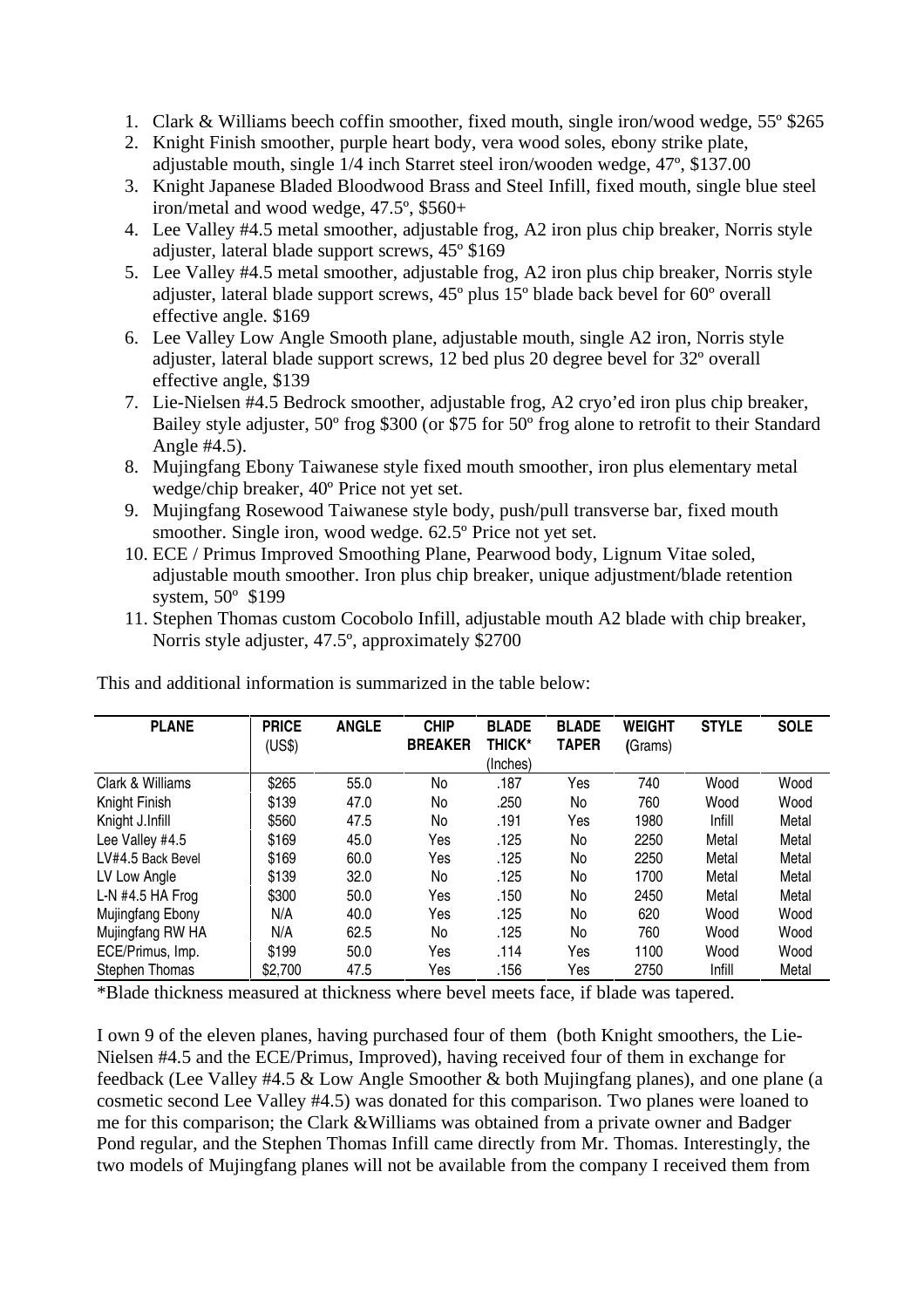(one will be carried in a slightly different configuration, the other will not be carried), but both will be available through Woodcraft late this Summer or in the early Fall. Blade width ranged from 1.875 to 2.375, blade thickness ranged from .114 to over .25, with over half the planes having a blade thickness of 1.25. Several of the planes had tapering blades, but the minimum thickness was .114 even on the tapered blades. Blade styles included laminated steel (e.g., Knight Japanese Blade Infill), carbon steel (e.g., Knight small finish/smoother), A2 steel (e.g., Lee Valley, Lie-Nielsen and Stephen Thomas), and alloys that were not and could not be identified (Primus, Mujingfang). As most know, the Lie-Nielsen planes have long been available with high quality carbon steel blades, but these have recently been replaced by A2 steel blades. In an earlier series of comparisons, the two blades have performed identically when freshly honed. However, since many of the planes in this comparison used A2 blades, and since the A2 blade is the current configuration, only the Lie-Nielsen A2 blade was used in this comparison.

### **Woods:**

12 different species of wood were selected, with at least two samples obtained of each wood. A total of 26 samples were used in the comparisons, as White Oak was represented twice, once with straight grain, and once with curly figure. I tried but excluded woods like Snakewood that were too abusive to blades, but otherwise attempted to select woods that have proven difficult to plane to a good surface with a high quality, but standard angle plane. Woods were:

Blackwood Acacia Bloodwood Bubinga Cocobolo Ebony IPE Lacewood Lignum Vitae Fiddleback Maple White Oak (straight grain & curly grain) Padauk Purple Heart

The woods were donated by Steve Knight (a very generous supply of exotics) or came from my private stock (most purchased from Southern Lumber in San Jose); Lee Valley helped me to obtain a couple of woods I had difficulty acquiring on my own.

### **Methodology:**

All tasks and ratings involved with this comparison were performed by the investigator alone (i.e., me). All planes were allowed several weeks to acclimatize to the temperature and humidity of my shop. All plane soles were checked for flatness with a Bridge City Tools Straightedge, and then lapped flat if necessary using "scary sharp" techniques on a long piece of glass. All plane blades had both their faces and backs flattened (as needed) and backs were polished by hand using waterstones; bevels were made flat and sharpened to .5 micron on my Lee Valley Power Sharpening System. The consistency and quality of the edge was checked each time with a 5 x magnifier.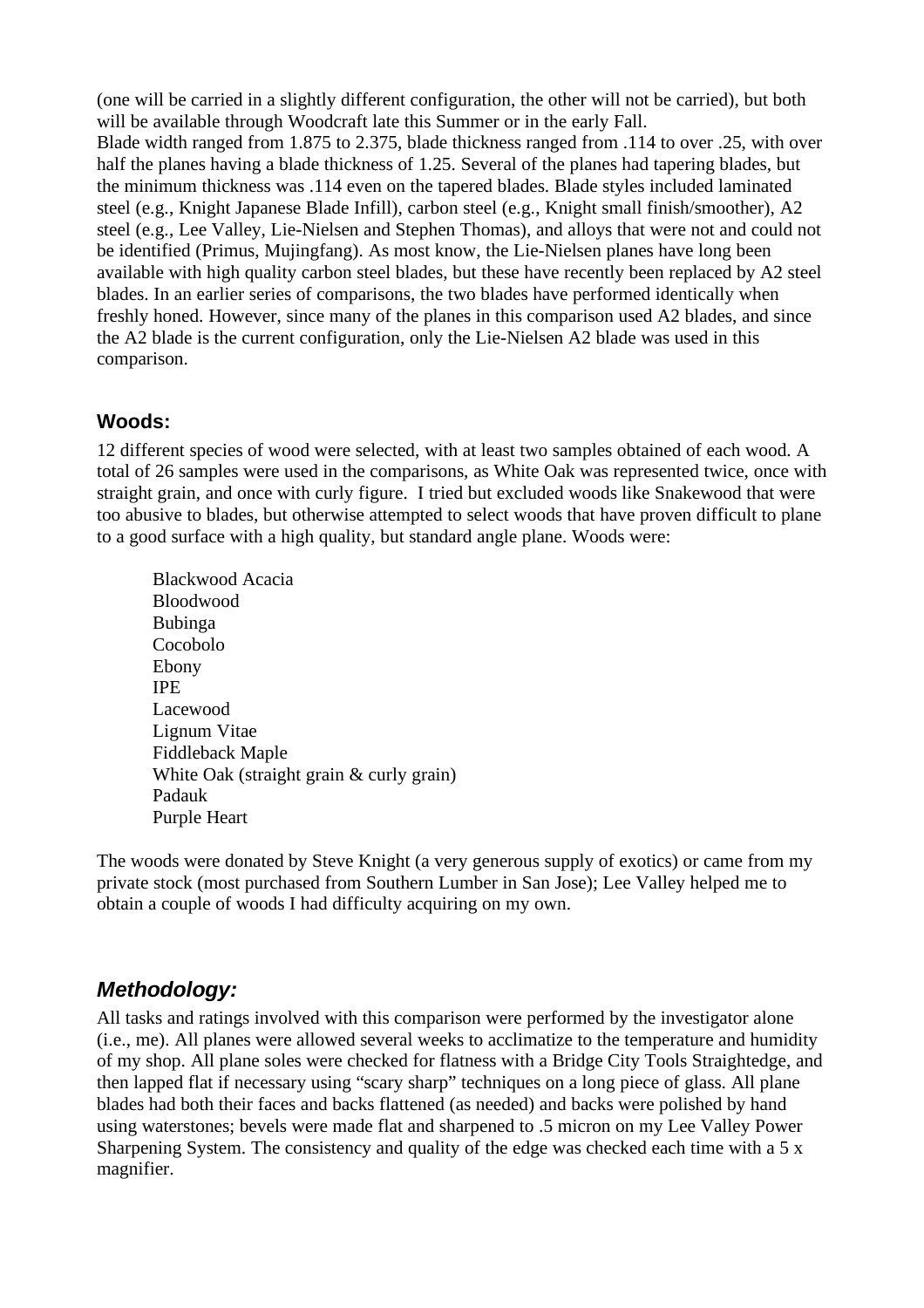The wood samples were milled rectangularly, usually with a 1.5 to 1.75 inches wide face, so that all planes would see the same width of surface to be cut, the wood was then planed smooth with a freshly sharpened Lee Valley #4.5 with standard pitch and bevel angle. Sufficient cuts were made to insure that adjustment was such as to produce optimal performance from the plane. This became the benchmark condition with the Lee Valley #4.5 at 45º used to establish the surface condition of each wood sample.

Then one of the comparison planes followed to see if any difference could be discerned. Sufficient cuts were made to insure the best adjusted performance was achieved from the plane. If adjustment required more than six strokes, the blade was pulled and re-honed, then adjustment proceeded again. No evaluation cuts were made with a blade that had more than six prior adjustment cuts. Notes were taken on a separate rating sheet for each wood sample. Two photos of each surface were shot (one of the area of maximal "damage" and one represented the larger view of the sample) and coded so that the plane was not readily identifiable.

The Lee Valley #4.5 blade would then be re-honed at .5 and used to renew/return the wood surface to the Lee Valley #4.5 level, then another plane was tried with the same follow up steps. This was repeated over and over until all the planes had been tried on a given sample of wood. If planes were close in performance, back to back comparisons were made to refine awareness of their differences. Then the process was repeated for another species of wood. This continued until each plane had been compared on a sample of each wood species. Then the entire process was repeated using a second sample of each wood. Planes were selected in a quasi-random order for each wood species (that means I tried to use different orders of planes for each sample, but random selection was not guaranteed).

Ratings of the planes were based on several criteria, which for a given wood might include some combination of surface smoothness (both visual and tactile), depth of tear out, amount of tearout, clarity of the wood surface, etc. There were no fixed criteria, as different woods displayed different characteristics and were handled differently by the planes. For example, some woods displayed a lot of tearout, but the clarity of the remainder of the wood was consistently very good; while another wood may have shown no obvious tear out, but there were several differences in how smooth the wood felt to the hand.

A point was awarded for each discernible improvement in overall performance. For some woods, there were several discernible levels of performance (i.e., the surface left by plane B was better than the surface left by plane A, and the surface left by plane C was better than that provided by plane B.) Points were awarded to each plane according to how many discernible steps in performance it represented relative to the benchmark Lee Valley #4.5. Thus, for a very difficult wood, like cocobolo, the plane that performed the best was able to achieve a score of 5 on one sample, representing that five different levels of performance were discernible between the surface left by this plane and the benchmark plane while using the full range of planes on this wood. In contrast, on a few woods, no discernible differences were detectable between any of the blades, thus all planes were rated as "0" relative to the benchmark performance.

It is important to understand that these ratings represent, in the statistical sense, an interval scale. Though there was an arbitrary "0" point (the benchmark plane's performance), the "0" did not represent poor performance and the maximum score did not represent a "perfect" surface. There were some woods on which an essentially perfect surface was achieved by the benchmark plane (which isn't too surprising since it has been very favorably compared to some of the best of standard angle planes), and even the highest rated plane may not have achieved flawless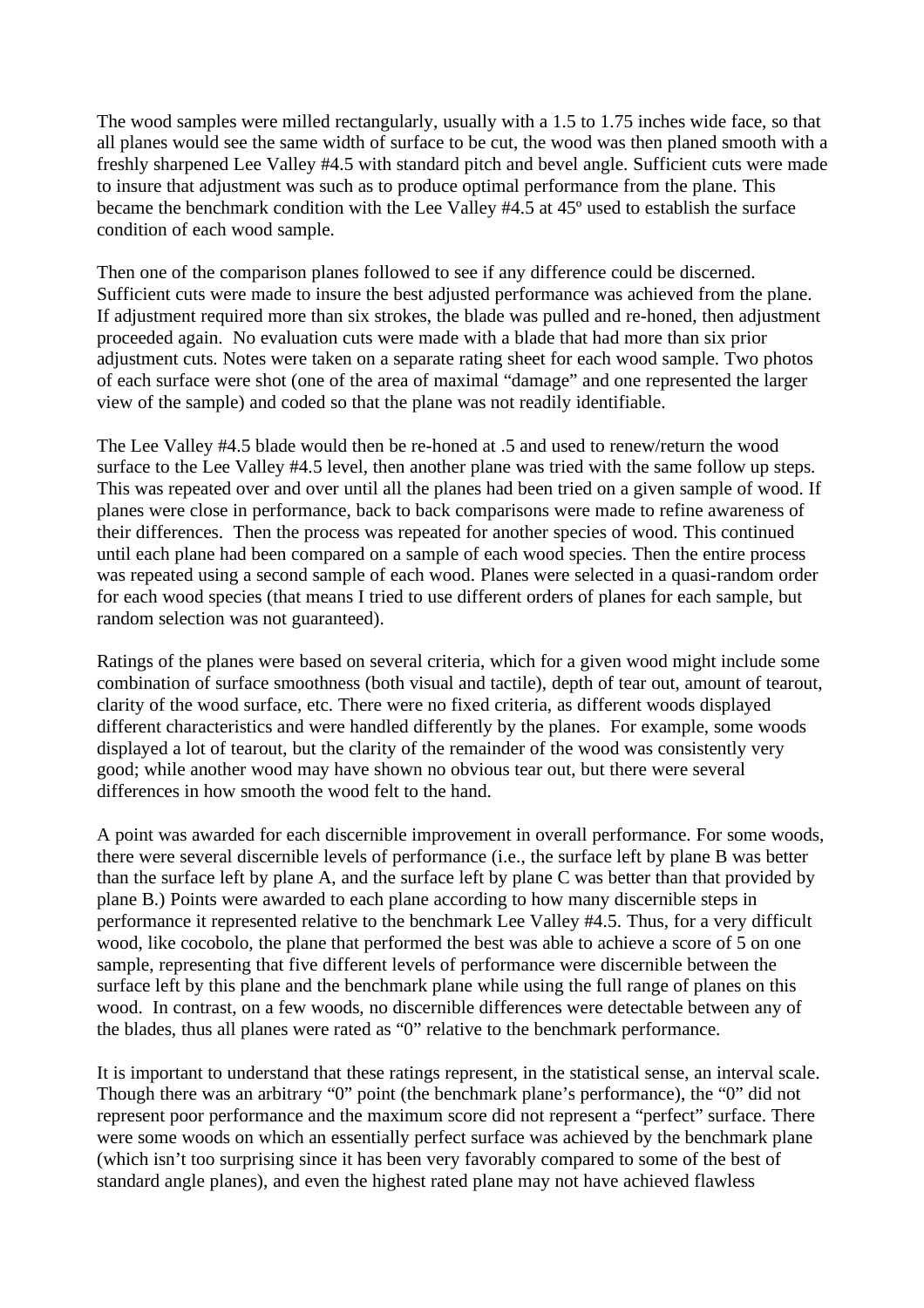performance on other woods. The intervals were determined by the overall group of planes' variation in performance, relative to the benchmark plane, and did not represent any externally established structure. Thus, the intervals do not represent equal steps (the steps ultimately being determined by the performance of the planes), but rather represent rankings, in which ties can occur among two or more planes.

After all the samples had been planed, the scores for a given plane on both samples of a wood were entered into a statistical database (SPSS) and averaged. The developed photos for a given wood (both samples) were then all laid out on a table and again ordered according to overall discernible differences. Unfortunately, the photos did not allow for as fine a discrimination as did the direct evaluations which involved the ability to feel the surfaces and more easily consider a flawed area in the context of the overall surface. It was decided after starting the evaluations, but before analyzing the data, that if the rankings differed by more than one level of placement, between photos and direct observations, then one half the difference in ranking would be added (which might be a positive or negative score) to the rankings achieved through direct observation. Fortunately, these complications were avoided in that the final blind ranking of the photos was never in conflict with the direct observations, though sometimes fewer categories of difference were discernible through sole use of the photographs.

### **Results:**

First, results will be listed by overall ratings for each plane (an obvious order by bedding angle and style becomes apparent). If you want just the overview, you can stop there. Then planes will be ranked according to the number of their first and second place finishes (including ties). Finally, each plane's rating will be given for each wood. This lets you see which planes did best on a given wood and also gives you a good idea of how much variation in plane performance was present for a specific wood. You can consider planes and bedding angles with reference to the woods you most often use, or you can gain an idea of what planes tend to always do a good job over your own personal group of woods.

Again keep in mind that the Lee Valley #4.5 standard angle smoother is the benchmark and thus always presents with a score of zero. Bedding angles are as close as I was able to measure on the planes used, and may or may not agree with the manufacturer's specifications.

| <b>Rammigo based on total rating points accrued</b> |                |        |
|-----------------------------------------------------|----------------|--------|
| Lee Valley Low Angle                                | $32^{\circ}$   | $-4.0$ |
| Mujingfang Ebony                                    | $40^{\circ}$   | $-0.5$ |
| Lee Valley #4.5                                     | $45^\circ$     | $-0.0$ |
| Knight Finish                                       | $47^\circ$     | 4.0    |
| ECE/Primus Imp.                                     | $50^\circ$     | 5.5    |
| Lie-Nielsen #4.5 HA frog                            | $50^\circ$     | 6.0    |
| Clark & Williams Coffin                             | $55^{\circ}$   | 6.0    |
| LV $#4.5$ back bev.                                 | $60^\circ$     | 8.5    |
| Mujingfang Rosewood HA                              | $62.5^\circ$   | 13.5   |
| Knight Japanese Infill                              | $47.5^{\circ}$ | 13.5   |
| Stephen Thomas Infill                               | $47.5^{\circ}$ | 19.5   |

#### **Rankings based on total rating points accrued over all woods:**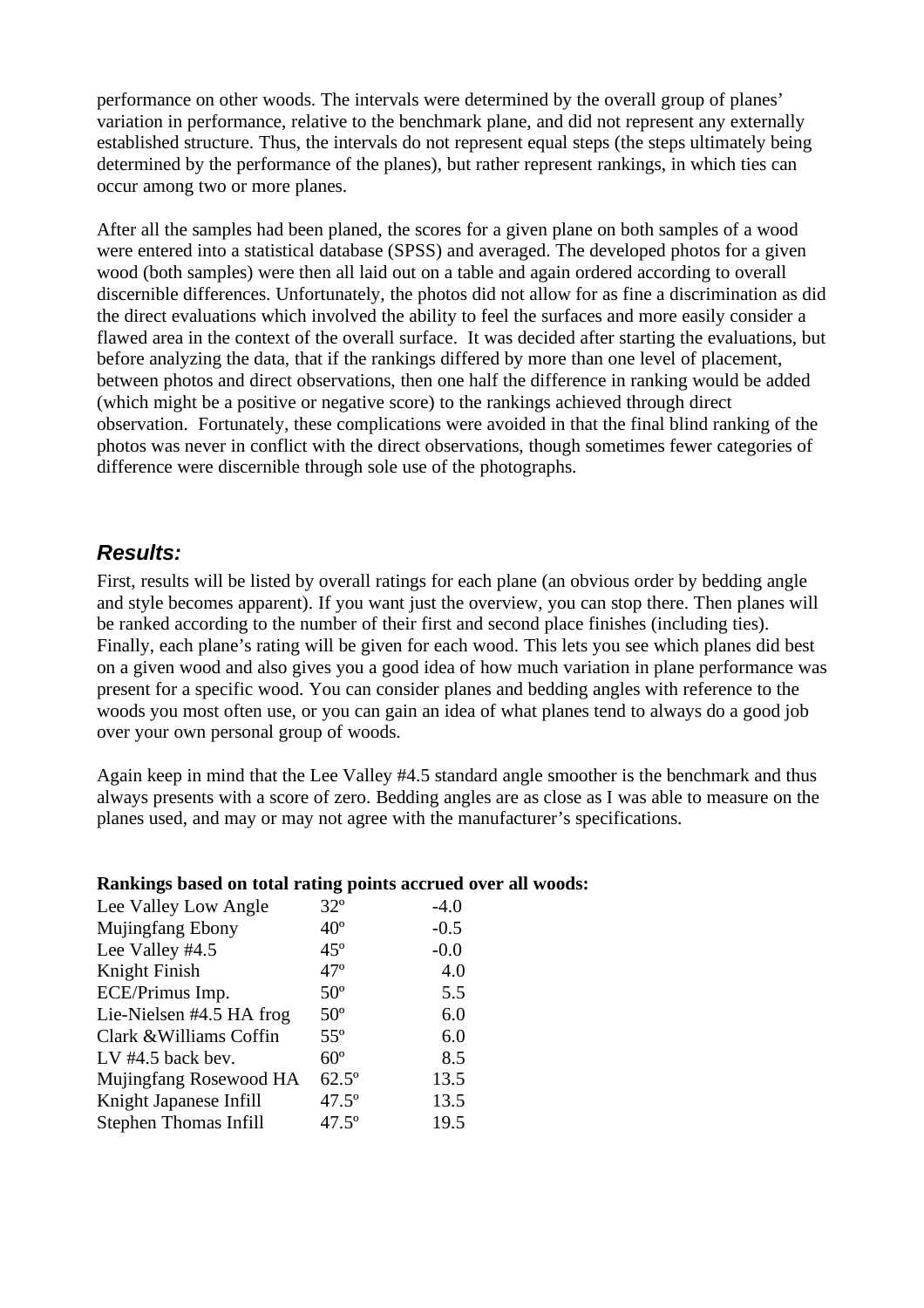#### **Ranking based in order of number of 1st and/or 2nd place finishes:**

(These rankings do not include the three woods on which all planes produced the same level of surface. Multiple ties may have occurred on a given wood)

| Lee Valley #4.5              | 45°            |                   |   |
|------------------------------|----------------|-------------------|---|
| Mujingfang Ebony             | $40^{\circ}$   |                   |   |
| Lee Valley Low Angle         | $32^{\circ}$   | $\mathbf{\Omega}$ |   |
| <b>ECE/Primus</b>            | $50^\circ$     |                   |   |
| Lee Valley #4.5 back bevel   | $60^\circ$     |                   |   |
| Lie-Nielsen #4.5 HA frog     | $50^\circ$     |                   |   |
| Knight Finish Smoother       | $47^{\circ}$   |                   |   |
| Clark & Williams Coffin      | $55^{\circ}$   |                   | 3 |
| Mujingfang Rosewood HA       | $62.5^{\circ}$ | 2                 | 3 |
| Knight Japanese Infill       | $47.5^{\circ}$ | 4                 |   |
| <b>Stephen Thomas Infill</b> | $47.5^{\circ}$ |                   |   |
|                              |                |                   |   |

The following are the plane ratings on each of the wood samples. The ratings are based on the average score from two samples of each wood. Again, each point represents one discernible level of difference between at least two planes.

#### **Blackwood Acacia:**

(One of the most difficult woods; no plane produced a perfect surface)

| Lee Valley Low Angle         | $32^{\circ}$   | $-2.0$ |
|------------------------------|----------------|--------|
| Clark & Williams Coffin      | $55^{\circ}$   | $-1.0$ |
| <b>ECE/Primus</b>            | $50^{\circ}$   | $-1.0$ |
| Knight Finish                | $47^\circ$     | $-1.0$ |
| Mujingfang Ebony             | $40^{\circ}$   | $-1.0$ |
| Lee Valley $#4.5$            | $45^\circ$     | 0.0    |
| Lie-Nielsen #4.5             | $50^\circ$     | 0.0    |
| Knight J. Infill             | $47.5^{\circ}$ | 1.0    |
| <b>Stephen Thomas Infill</b> | $47.5^{\circ}$ | 1.0    |
| Lee Valley #4.5 back bevel   | $60^\circ$     | 2.0    |
| Mujingfang Rosewood HA       | $62.5^{\circ}$ | 3.0    |
|                              |                |        |

#### **Bloodwood:**

(All planes produced an excellent and indistinguishable surface)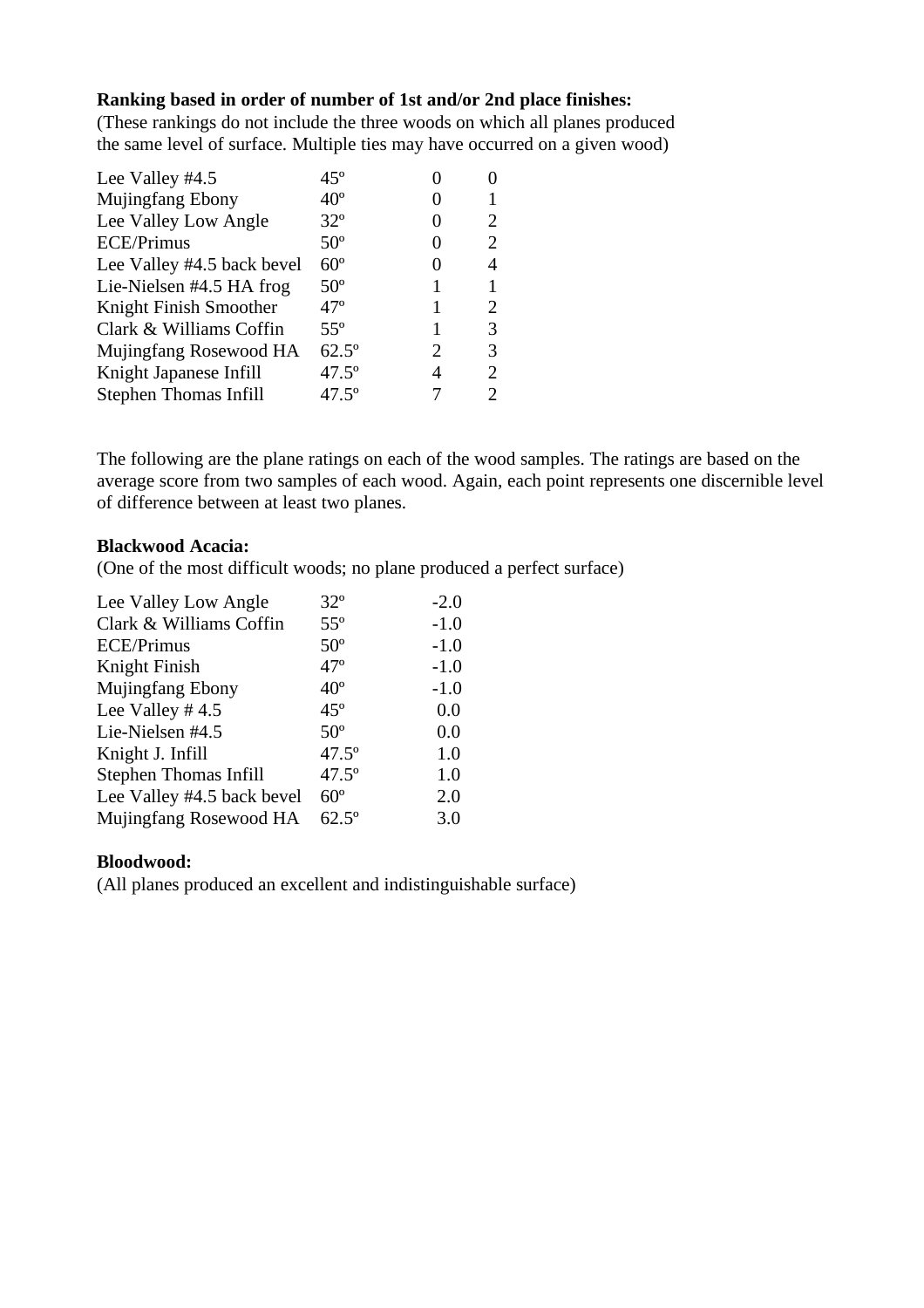### **Bubinga:**

(No plane provided a perfect surface, but little difference between planes)

| Knight Finish              | $47^{\circ}$   | $-2.0$ |
|----------------------------|----------------|--------|
| Clark & Williams Coffin    | $55^{\circ}$   | $-1.0$ |
| <b>ECE/Primus</b>          | $50^\circ$     | $-1.0$ |
| Lee Valley Low Angle       | $32^{\circ}$   | $-1.0$ |
| Lee Valley #4.5 back bevel | $60^\circ$     | $-1.0$ |
| Lie-Nielsen #4.5           | $50^\circ$     | $-1.0$ |
| <b>Mujingfang Ebony</b>    | $40^{\circ}$   | $-1.0$ |
| Lee Valley $#4.5$          | $45^{\circ}$   | 0.0    |
| Knight J. Infill           | $47.5^{\circ}$ | 0.5    |
| Mujingfang Rosewood HA     | $62.5^{\circ}$ | 1.0    |
| Stephen Thomas Infill      | $47.5^{\circ}$ | 2.0    |

#### **Cocobolo:**

(Another of the most difficult woods; no plane produced a perfect surface)

| Lee Valley Low Angle         | $32^{\circ}$   | $-1.0$ |
|------------------------------|----------------|--------|
| Lee Valley $#4.5$            | $45^\circ$     | 0.0    |
| Mujingfang Ebony             | $40^{\circ}$   | 1.0    |
| Knight Finish                | $47^\circ$     | 2.0    |
| Knight J. Infill             | $47.5^{\circ}$ | 2.0    |
| Lee Valley #4.5 back bevel   | $60^\circ$     | 2.0    |
| Lie-Nielsen #4.5             | $50^\circ$     | 2.0    |
| <b>ECE/Primus</b>            | $50^\circ$     | 3.0    |
| Clark & Williams Coffin      | $55^{\circ}$   | 3.5    |
| Mujingfang Rosewood HA       | $62.5^\circ$   | 4.5    |
| <b>Stephen Thomas Infill</b> | $47.5^{\circ}$ | 4.5    |

### **Ebony:**

(Best planes provided a good surface)

| $45^\circ$     | $0.0\,$ |
|----------------|---------|
| $40^{\circ}$   | 0.0     |
| $50^\circ$     | 0.5     |
| $47^\circ$     | 0.5     |
| $32^{\circ}$   | 0.5     |
| $60^\circ$     | 0.5     |
| $50^\circ$     | 0.5     |
| $55^{\circ}$   | 1.0     |
| $62.5^{\circ}$ | 1.0     |
| $47.5^{\circ}$ | 1.5     |
| $47.5^{\circ}$ | 1.5     |
|                |         |

## **Ipè:**

(All planes produced an excellent and indistinguishable surface)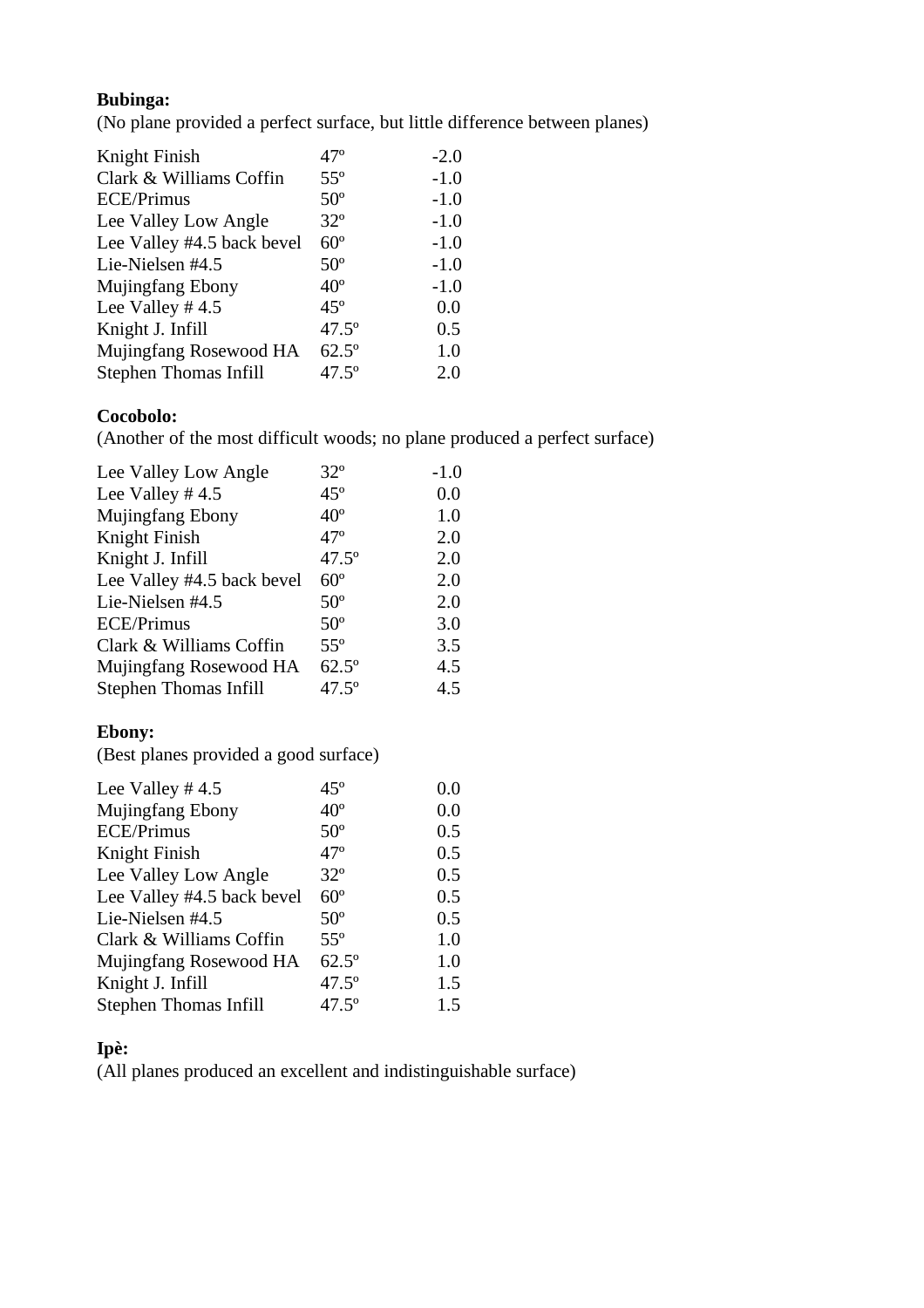## **Lacewood:**

(Best planes produced an adequate surface)

| Clark & Williams Coffin    | $55^{\circ}$   | $0.0\,$ |
|----------------------------|----------------|---------|
| Knight J. Infill           | $47.5^{\circ}$ | 0.0     |
| Lee Valley #4.5            | $45^\circ$     | 0.0     |
| Mujingfang Ebony           | $40^{\circ}$   | 0.0     |
| Mujingfang Rosewood HA     | $62.5^{\circ}$ | 0.0     |
| <b>ECE/Primus</b>          | $50^\circ$     | 0.5     |
| Lee Valley Low Angle       | $32^{\circ}$   | 0.5     |
| Lee Valley #4.5 back bevel | $60^\circ$     | 0.5     |
| Knight Finish              | $47^\circ$     | 1.0     |
| Lie-Nielsen #4.5           | $50^{\circ}$   | 1.0     |
| Stephen Thomas Infill      | $47.5^{\circ}$ | $1.0\,$ |
|                            |                |         |

#### **Lignum Vitae:**

(Best planes produced an excellent surface)

| Mujingfang Ebony           | $40^{\circ}$   | $-1.0$ |
|----------------------------|----------------|--------|
| Lee Valley Low Angle       | $32^{\circ}$   | $-1.0$ |
| Clark & Williams Coffin    | $55^{\circ}$   | 0.0    |
| Lee Valley $#4.5$          | $45^\circ$     | 0.0    |
| ECE/Primus                 | $50^\circ$     | 1.0    |
| Mujingfang Rosewood HA     | $62.5^{\circ}$ | 1.0    |
| Lie-Nielsen #4.5           | $50^\circ$     | 1.5    |
| Knight Finish              | $47^\circ$     | 2.0    |
| Knight J. Infill           | $47.5^{\circ}$ | 2.0    |
| Lee Valley #4.5 back bevel | $60^\circ$     | 2.0    |
| Stephen Thomas Infill      | $47.5^{\circ}$ | 4.0    |

## **Fiddleback Maple:**

(All surfaces were good, but best were exquisite)

| Clark & Williams Coffin    | $55^{\circ}$   | 0.0 |
|----------------------------|----------------|-----|
| Lee Valley $#4.5$          | $45^\circ$     | 0.0 |
| Lie-Nielsen #4.5           | $50^\circ$     | 0.5 |
| <b>ECE/Primus</b>          | $50^{\circ}$   | 1.0 |
| Knight Finish              | $47^\circ$     | 1.0 |
| Lee Valley Low Angle       | $32^{\circ}$   | 1.0 |
| Lee Valley #4.5 back bevel | $60^{\circ}$   | 1.0 |
| <b>Mujingfang Ebony</b>    | $40^{\circ}$   | 2.0 |
| Mujingfang Rosewood HA     | $62.5^\circ$   | 2.0 |
| Stephen Thomas Infill      | $47.5^{\circ}$ | 2.0 |
| Knight J. Infill           | $47.5^{\circ}$ | 3.0 |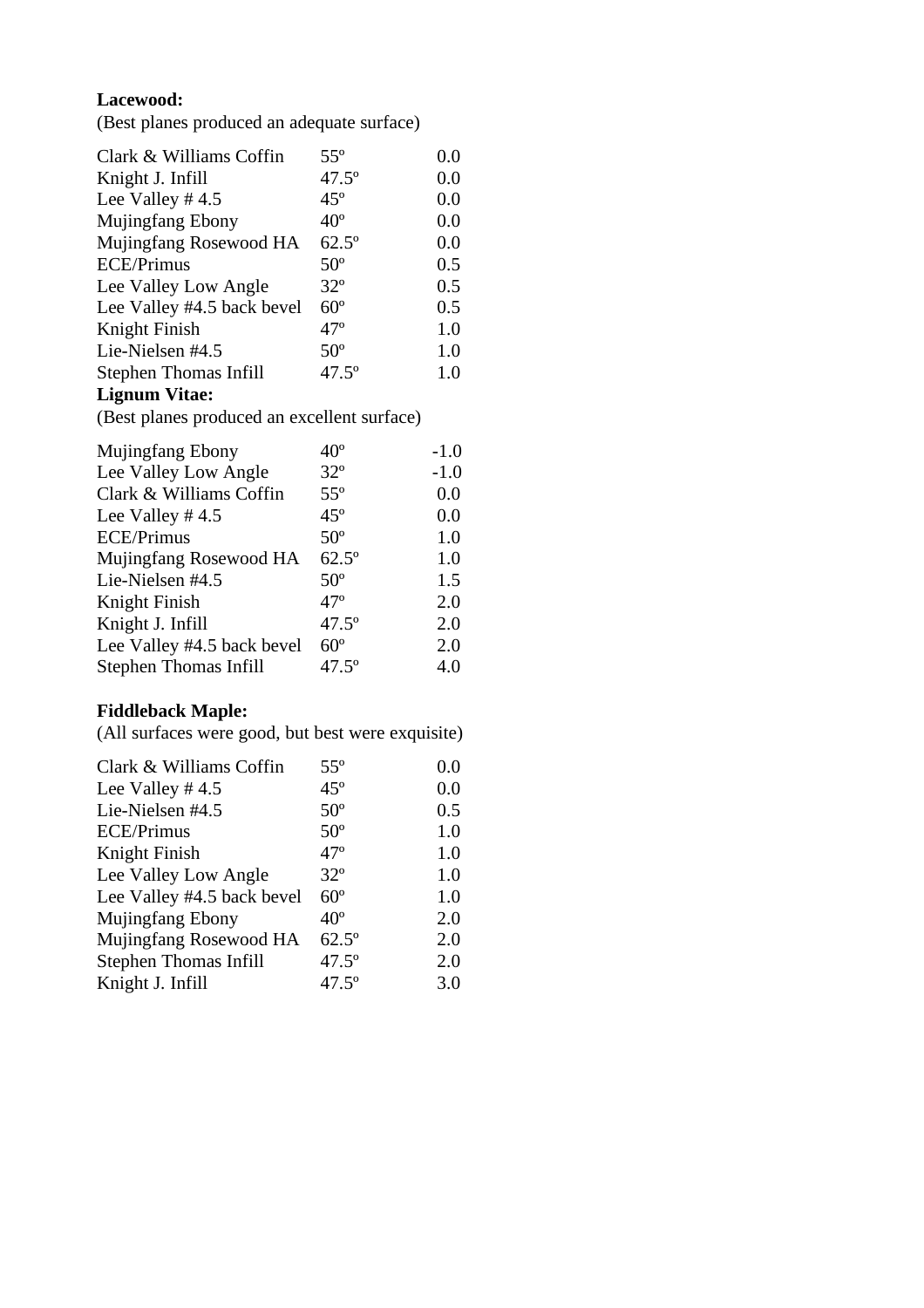## **Curly Oak:**

(All surfaces were good to very good)

| $55^{\circ}$   | 0.0 |
|----------------|-----|
| $50^\circ$     | 0.0 |
| $47.5^{\circ}$ | 0.0 |
| $32^{\circ}$   | 0.0 |
| $45^\circ$     | 0.0 |
| $40^{\circ}$   | 0.0 |
| $47^\circ$     | 0.5 |
| $60^\circ$     | 0.5 |
| $50^\circ$     | 0.5 |
| $62.5^{\circ}$ | 0.5 |
| $47.5^{\circ}$ | 1.0 |
|                |     |

### **Straight Grain Oak:**

(All planes produced a very good surface)

### **Padauk:**

(All surfaces were good to excellent)

| $50^{\circ}$   | 0.0 |
|----------------|-----|
| $47^\circ$     | 0.0 |
| $45^\circ$     | 0.0 |
| $60^\circ$     | 0.5 |
| $50^\circ$     | 0.5 |
| $40^{\circ}$   | 0.5 |
| $62.5^\circ$   | 0.5 |
| $47.5^{\circ}$ | 0.5 |
| $55^{\circ}$   | 1.0 |
| $32^{\circ}$   | 1.0 |
| $47.5^{\circ}$ | 1.5 |
|                |     |

### **Purpleheart:**

(Poor to very good surfaces)

| Lee Valley Low Angle       | $32^{\circ}$   | $-2.0$ |
|----------------------------|----------------|--------|
| <b>Mujingfang Ebony</b>    | $40^{\circ}$   | $-1.0$ |
| Knight Finish              | $47^\circ$     | 0.0    |
| Lee Valley $#4.5$          | $45^\circ$     | 0.0    |
| Mujingfang Rosewood HA     | $62.5^{\circ}$ | 0.0    |
| Lee Valley #4.5 back bevel | $60^\circ$     | 0.5    |
| Lie-Nielsen #4.5           | $50^\circ$     | 0.5    |
| Clark & Williams Coffin    | $55^{\circ}$   | 1.5    |
| <b>ECE/Primus</b>          | $50^{\circ}$   | 1.5    |
| Knight J. Infill           | $47.5^{\circ}$ | 2.0    |
| Stephen Thomas Infill      | $47.5^{\circ}$ | 2.0    |
|                            |                |        |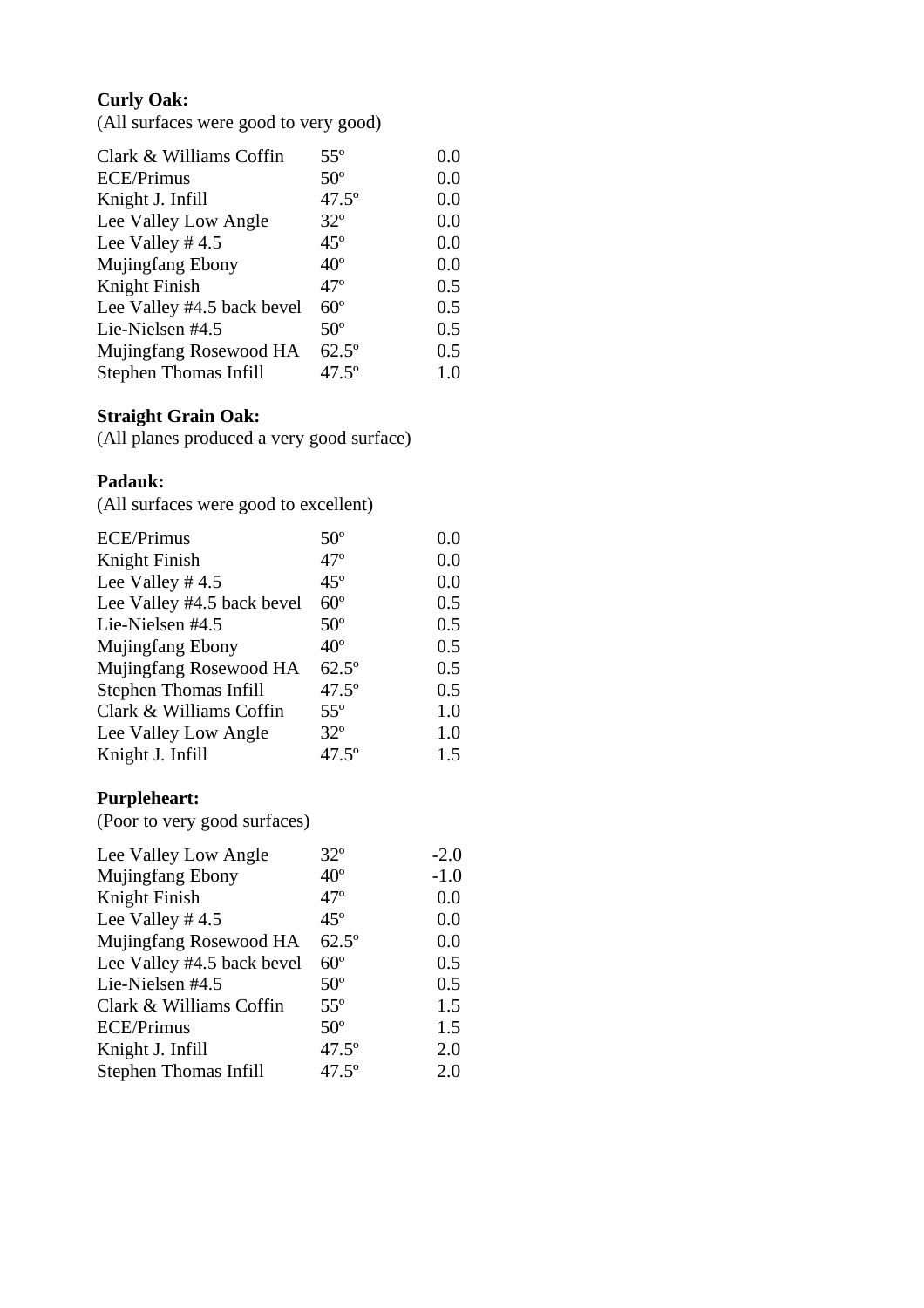## **Discussion:**

I wrote in the introduction, and I think it is good to reiterate it now:

*In this review, there were only two primary objectives: To determine if high angle planes, as a group, tended to perform better than standard angle planes on difficult to plane woods (i.e., should you obtain a High Angle plane if you work with difficult hardwoods that are prone to tearout, fuzzing, etc.); and, more specifically, to find which planes and/or plane configurations yielded the best surface on a range of particularly difficult to surface woods.*

It is important to keep in mind that the results from this investigation do not necessarily, or even likely, represent the performance of planes on less dense and commonly used woods such as walnut, mahogany, cherry and poplar. It is also good to keep in mind that the findings do not so much represent a comparison of manufacturers, as they are a comparison of plane styles and configurations; the difference in performance between the Lee Valley #4.5 with an effective cutting angle of 45 degrees and the same plane with an effective cutting angle of 60 degrees is a good example.

### **Plane characteristics vs quality of surface achieved:**

There were only two consistent findings associated with good performance across the range of woods: that infill style planes performed better than any other style; and for non infill planes, performance was consistently better as effective cutting angle (bedding angle plus back bevel angle-if any) increased. These findings are obvious upon casual comparison of effective cutting angle and total performance points, and, with respect to effective cutting angle, is confirmed by elementary nonparametric correlational analysis (Spearman Correlation Coefficients). Taken as a total group of all eleven planes, effective cutting angle correlates at the .697 level (a perfect correlation would be 1.0), a strong correlation, and is found to be significant at the .017 level (fewer than 2 times in a hundred could such a finding occur by chance). The finding is extremely strong if we remove the two infill planes from consideration. For the remaining nine planes effective cutting angle and total performance points is correlated at the .9874 performance level, with a significance of .000 (in words, less than one time in 1000 would this occur by chance). Other plane characteristics, such as total weight or blade thickness failed to achieve a significant correlation, with or without the inclusion of the infill planes. While the top performing plane was the heaviest (the Stephen Thomas infill), for those tied for second place in the category of total performance points, one ranked 5th from the top and the other was two places below that. Put another way, at 760 grams, the Mujingfang Rosewood HA plane that tied for second in total points is little more than one third the weight of the top ranged plane, and only a little more than half the weight of the plane it tied with for second place. So in general, on these dense difficult woods, weight doesn't correlate with improved performance, but angle does. This does not mean that weight does not matter, but likely that performance is related to some function of both angle and weight (as is suggested by the relatively low angle but high weight infill rankings).

Blade thickness was equally un-associated with plane performance. Though this goes against some conventional wisdom, it does not surprise me that much. All of these blades were bedded more fully than some typical Bailey style planes. With each plane, the blade support extended at least all the way down to the top of the bevel, and in the case of the Lee Valley Low Angle plane, to just short of the blade edge. The thinner the blade, the shorter the bevel width, thus the closer the bedding came to the blade edge. With a blade bedded near to its edge, I personally doubt that blade thickness is that much of a factor, once a certain basic thickness is achieved, which in this investigation would suggest anything around  $1/8<sup>th</sup>$  inch is sufficient. More likely, thicker blades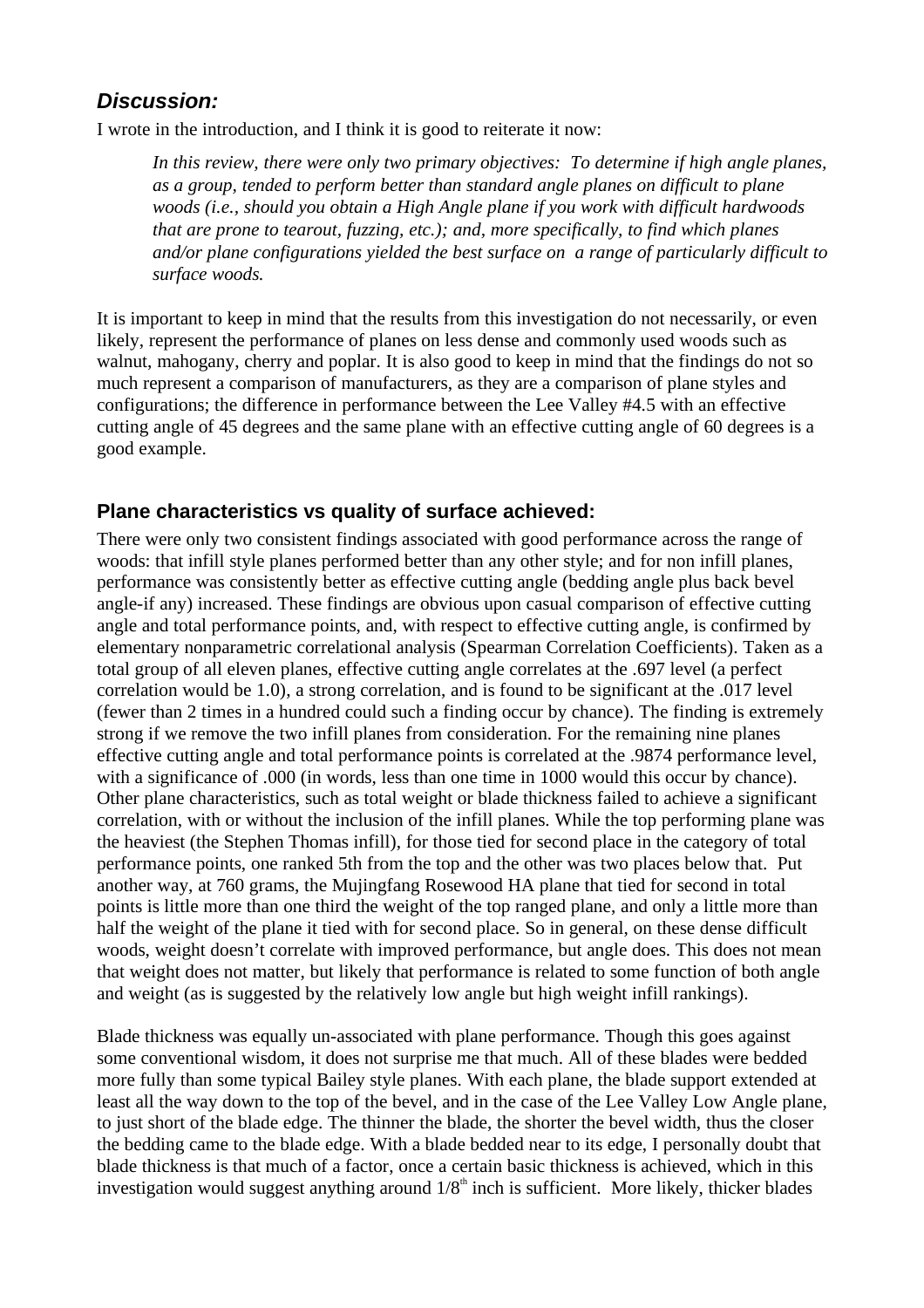are most important on Bailey style planes where when the frog is advanced and bedding ends well above the blade edge.

None of these planes had what has traditionally been considered a thin blade. The thinnest blade comes in at just slightly under  $1/8<sup>th</sup>$  inch, most were at  $1/8<sup>th</sup>$  inch, and only one blade was considerably thicker than the others (the Knight Finish/Smoothing plane at 1/4 inch). Four planes had blades that were tapered, so the thickness at the top of the bevel was used as the measuring point for thickness, this resulted in measuring the thickest blade section for three of the planes (i.e., those blades thinnest at their top) and one of the thinnest sections for one plane (the Japanese blade that tapered down from a thick top).

The presence or absence of a chip breaker, by itself, seemed to have no influence on plane performance with these woods. Half the planes used one, half the planes didn' t. Of the high rated infills, one used a chip breaker, one didn't. Particularly telling, of course, is that the Lee Valley #4.5 ranked very differently depending upon the effective cutting angle used, but in both cases, the same chipbreaker was employed. Perhaps, but this is only unsupported speculation, at these higher angles a tightly coupled chip breaker (such as is employed on the ECE/Primus which is coupled to the blade with two screws) is more important for its ability to reinforce a thinner blade, than for it any chip breaking performance per se.

Half the planes had a wood sole, half the planes had a metal sole. No association was found between sole material and surface finish on the woods planed. While two of the three top ranking planes had metal soles, so did two of the three lowest ranking planes. Sole material did make a difference with regards to usage characteristics, but not to the quality of finish obtained. It is worth noting here, that all plane soles, whether wood or metal were waxed with Renaissance microcrystalline wax.

Blade width was basically eliminated as a characteristic of the planes' performance, as all wood samples were made no wider than the narrowest blade. However, this does not mean that blade width might not play some significant role on tasks that involve wider boards or panels.

### **Functional characteristics vs quality of surface achieved:**

Shaving thickness itself was not in a 1:1 relationship with quality of surface, and not all planes were able to make equally fine continuous shavings. Some planes took very fine even shavings and provided an excellent surface (most commonly the Stephen Thomas, Knight Japanese Blade Infill and the Mujingfang High Angle), but some planes producing fine shavings left a rather mediocre surface while other planes produced much thicker shavings but left a better surface.

User variable plane characteristics, such as blade extension, mouth width (on those planes where this could be adjusted), and cap iron/wedge tension were not consistent between planes, woods, or even individual samples of the woods. Each were and needed to be adjusted to obtain the best performance for the planing task at hand, and no overall settings appeared to apply for any of the planes.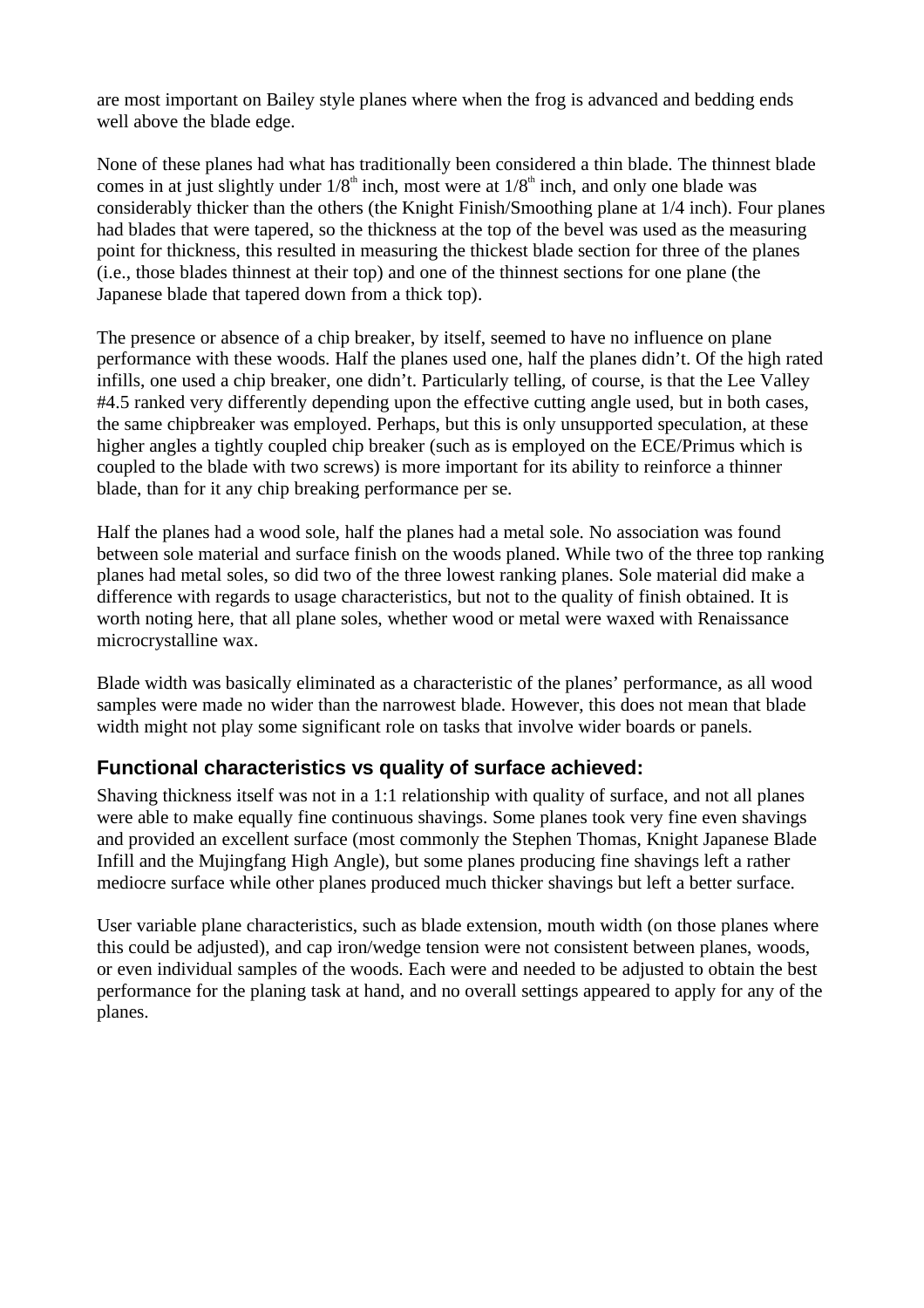### **User qualities:**

User qualities break down primarily into ease and refinement of adjustment, the ability to move the plane across the wood, and general matters of fit and comfort.

### **Adjustment:**

This issue is surely biased by my limited experience with wood planes. I have eight wood planes that do not have mechanical adjusters (and four that do), and have used this style for many years, but I am clearly not a master of wood plane adjustment. With that caveat made clear up front, I'm going to discuss one of the most important distinctions between planes, as I experienced it, other than the surface finish they achieved.

The ability to achieve fine and consistent changes in planing performance as a result of changes in blade extension and alignment is what I call adjustment control (a stupid name, just the best I came up with). To me, this is more than just a reflection of the refinement and precision of adjustment mechanisms, but also includes the ability of the plane to translate these changes in blade position into a change in cutting performance. The Stephen Thomas plane was simply a delight to adjust and repeatedly demonstrated the highest levels of adjustment control. It simply allowed me to make very fine adjustments in meaningful blade extension that translated into distinguishable changes in differences in the characteristics of the shaving made and/or surface revealed. No other plane came even close. No other plane could I take to a new wood with a freshly installed blade and so quickly achieve the optimal setting for the shaving or surface I wished to achieve. Consistent with my definition of adjustment control, it allowed for easily achievable very fine settings that resulted in distinguishable and meaningful changes in plane performance. At risk of repeating myself, this plane was able not only to make fine changes in blade position, but respond to those changes. It has spoiled me for all other planes, on this characteristic alone.

Interestingly, the plane that ranked second in this respect was the Lie-Nielsen #4.5. It was notable superior to the other planes. Even though the Lee Valley #4.5, in my experience, has the better adjuster, and I find it slightly more precise when comparing the two planes in their standard angle configuration, it did not show as great a degree of functional control over the plane's cutting as did the Lie-Nielsen. Perhaps the angle and back bevel has something to do with this, but that is a consideration I have absolutely no foundation for. Regardless, the Lie-Nielsen #4.5 with its HA frog, was meaningfully (at least to me) superior to all planes but the Stephen Thomas.

Roughly tieing for third place was the ECE/Primus, the Lee Valley #4.5 in both its configurations, and the Mujingfang High Angle. These planes I could be happy with, had I not experienced the Stephen Thomas.

The remaining planes were acceptable except for one. The disappointment was the Knight Japanese Infill. I found it a huge hassle to adjust and it never provided the sense of control that was offered by the Stephen Thomas, the Lie-Nielsen or even the Mujingfang High Angle plane and the Primus. When finally set perfectly, the Knight Infill performed excellently, as the total points figures show, but I just hated having to remove the iron as I knew it was going to be a struggle to properly adjust it again. Part of my trouble adjusting this plane is likely explained by a certain lack of skill adjusting by hammer, but I suspect the combination of the tapered Japanese blade and the very tight fixed mouth also contributed to the frustrations I encountered with this blade. I'm sure in normal use, I'd use this plane sparingly, just so I didn't have to sharpen and readjust the blade again, but it sure works well when set correctly.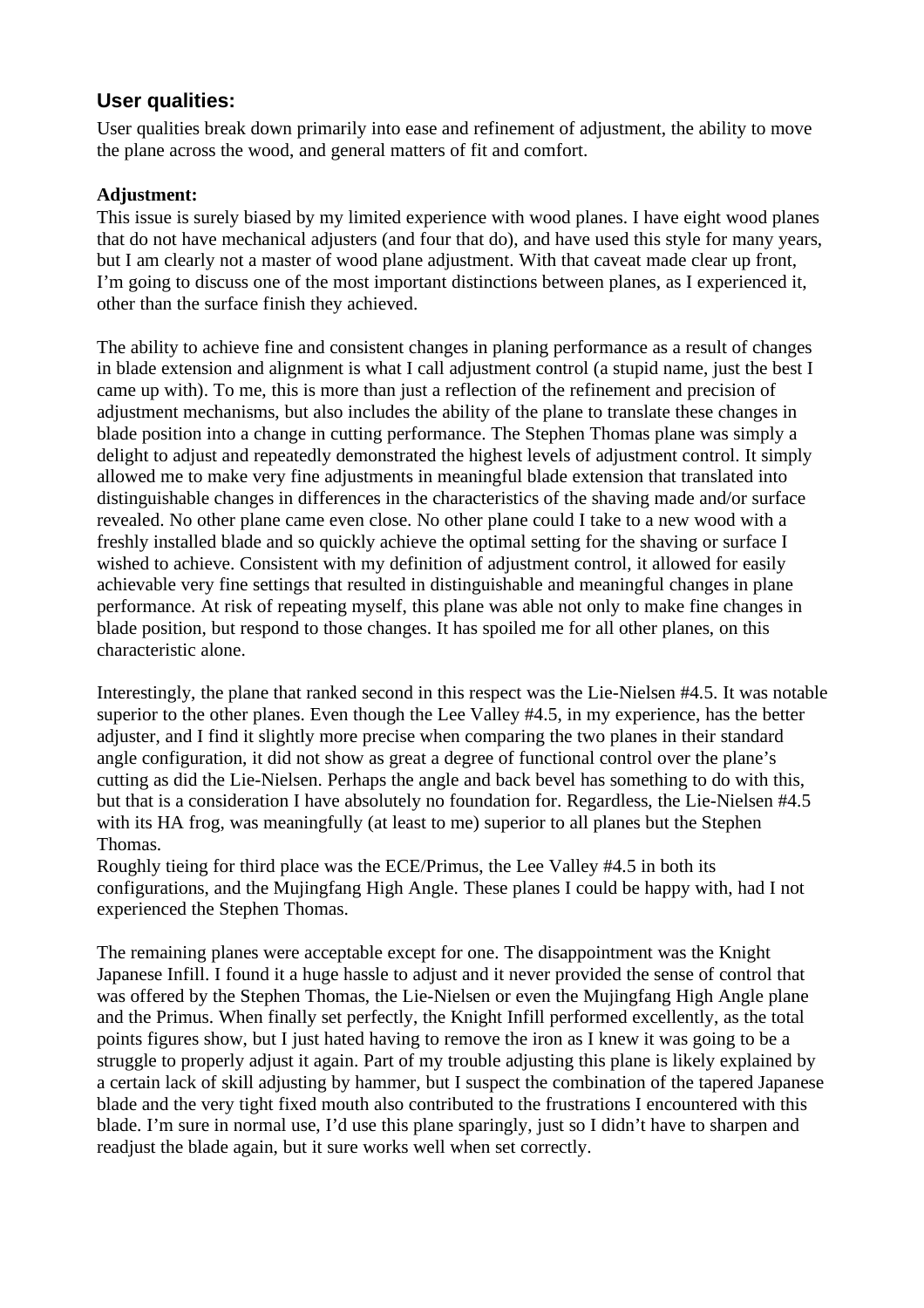#### **Movement across the wood:**

Two factors are involved here, but I shall consider them concurrently. The first factor is the ability to plane right through a resistive surface, such as the densest woods or woods with notably varying density. The second factor relates to the ability to change the direction of the plane to accommodate shifting grain. In this case two planes stood out, one for each of the factors.

Again, the Stephen Thomas plane was just wonderful in its ability to seemingly effortlessly maintain the momentum of the planing stroke throughout its entire length. Surely this is largely related to it being the heaviest plane, but likely other factors, such as control over blade extension, ergonomic factors such as grip shape and placement, and effective cutting angle all contributed to its ease of movement through the wood. Stephen's plane is over six pounds. I loved the weight, but I'm not sure everyone would be very happy with it. I really do plane a lot, and have the associated task specific musculature. I'm not sure someone else would handle the Stephen Thomas or some of the other HA planes in the same way or with the same control as I do, but if the unsupported weight of a plane is not an issue, the Stephen Thomas makes use of its weight and other characteristics very successfully when making cuts through the denser woods.

Second in this regards were the two metal planes followed by the Knight Japanese Ironed Infill. Again weight seemed to be the primary underlying factor, though the former two planes also use a more "Western" style grip, as does the Stephen Thomas. Also quite acceptable was the Mujingfang HA, which is a plane that felt and performed like a plane much heavier than it really is. I should note that I used this plane without its optional crossbar that will allow pulling and a somewhat different sort of pushing grip.

The Primus plane, the C&W and the Knight Finish plane often seemed to lack the authority to continue with cuts along the length of a dense wood such as purpleheart or cocobolo. As a result, they required greater physical effort to move through the wood stroke, and became more difficult to control as the activity of the larger muscles predominated over the more precise smaller directional control muscles.

A point worth bringing up here, although it might well be considered with respect to several other topics, is blade width. Clearly as angle goes up, resistance increases for a given blade width. Obviously, the wider the plane blade, the higher the resistance. Ideally, a lighter plane with a higher angle, would use a narrower blade, while a heavier plane might more easily allow for a higher, more resistive, angle. I can't say that this idea is supported by either the data on quality of surface achieved, nor by my own subjective experience using the planes. Perhaps that is because manufacturers have intended that as blade width increases, so also does the overall plane weight. Still, one wonders about the trend of Lie-Nielsen to make its widest planes available with high angle frogs, and what might be the relative performance of a heavy plane but with a narrower blade used at high angle. A future study might involve back bevels applied to a Lie-Nielsen Bronze #4 compared to an iron Lie-Nielsen#4.5 with similar back bevels

The other factor is one of ability to manipulate the plane to change directions to account for changing grain and other wood variations. In this area, as was also revealed in last year's review of the Lee Valley #4.5, the ECE/Primus Improved Smoothing Plane stands alone. There is something about the slippery Lignum Vitae sole, the Continental handle arrangement, and perhaps some other unidentified characteristic that allows the Primus to stand unchallenged in this respect. Particularly on cocobolo, where some synergistic interaction takes place with this plane, the ECE/Primus just effortlessly skims across the surface, cutting a fine shaving and instantly responding to the lightest muscular input to change direction or force. On this particular wood, it is like going from a Stephen Thomas Porsche Turbo to a Primus Formula One car.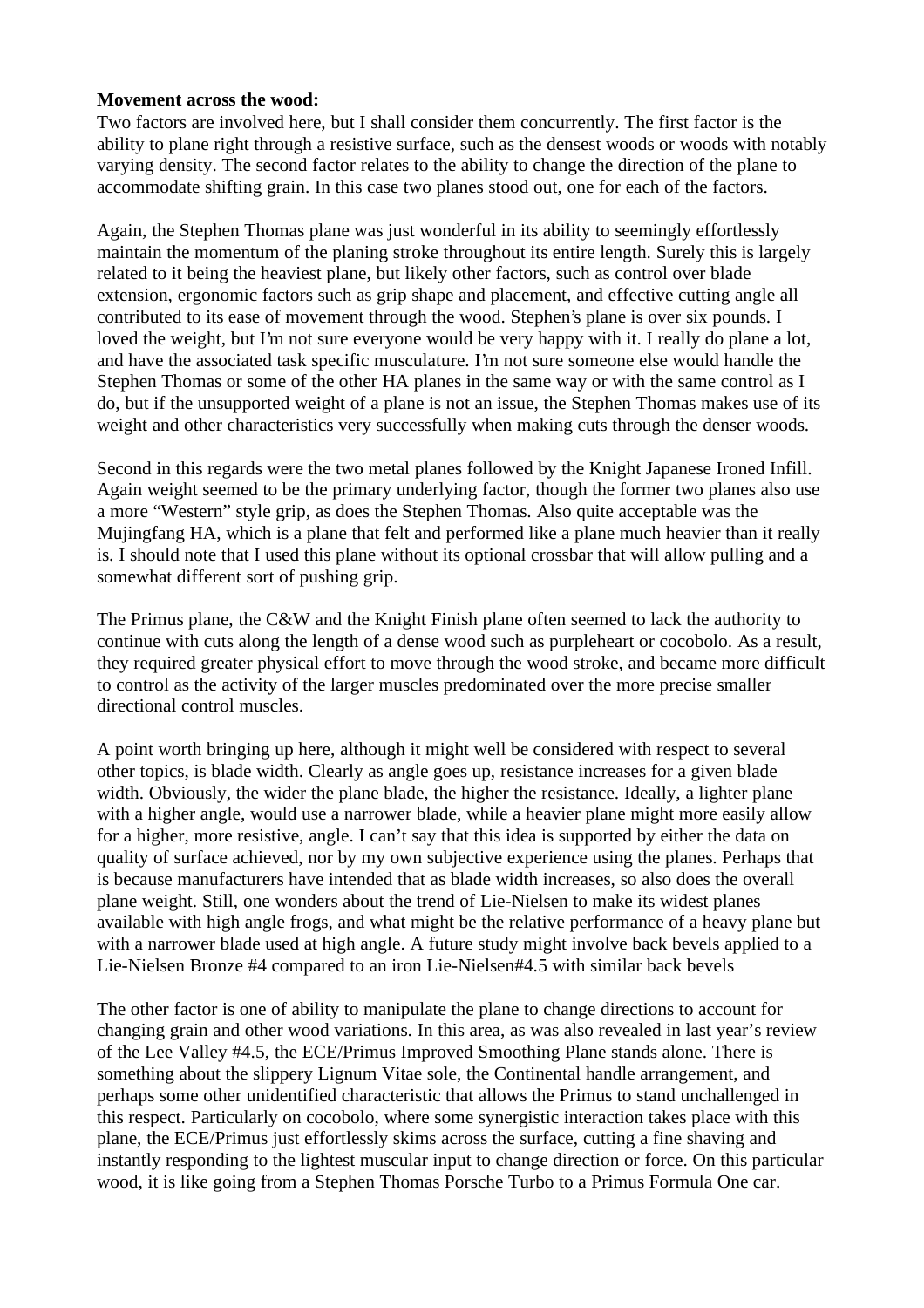#### **Ergonomics:**

I've touched on this previously, but it is worthy to return to as a topic of its own. In this investigation, I placed all other considerations secondary to sheer surface finish for the specialized high angle "super smoother." Still, all other things being equal, it is nice to have a plane that is comfortable for extended use. This is of course a highly personalized consideration, and one that is totally subjective. For me, two planes stood out, though the two planes that ranked the highest for me couldn't be more different: the Stephen Thomas and the ECE/Primus. The Stephen Thomas took a while to get used to, with its smaller enclosed grip, but once I adjusted to the enclosed grip, it soon became one of my favorites.

The ECE/Primus, with its Continental front horn and rounded rear notch was always a pleasure to hold, and allowed rapid changes in direction without having to contort one's hands or wrists. I have always found the ECE/Primus, with its unusual (in North America) grip, to be a particularly refreshing break from long planing sessions with a Bailey style plane.

The Mujingfang High Angle plane also was comfortable. Its Taiwanese style "roofed" front body and cross bar allow for several comfortable gripping positions.

The Bailey style grips found on the Lie-Nielsen and Lee Valley planes have not become the Western standard without reason. I like the Lee Valley rear tote slightly better, it having a slightly different angle and length than the more traditional tote found on the Lie-Nielsen, but both are good for both brief and extended use.

The Clark &Williams was new to me, and I was impressed with how readily this small, coffin style of plane felt right in my hand. I wish it had more mass, but I suspect one could comfortably use this plane for extended periods of time.

The Knight planes fall at the bottom of my list. His Finish/Smoothing plane is too blocky for comfort and makes no accommodation for grip. It is acceptable for shorter periods of planing, but became less comfortable to use the longer a planing session went on.

The Knight Japanese Blade Infill, is one of the most beautiful planes to view, but one of the least practical to use for extended periods. The grips are very smooth and fairly comfortable when the plane is riding on the surface of the wood, but this plane is fairly heavy and there is no accommodation made for lifting the plane from the wood. The shape of the Bailey style grips are the best for lifting a heavy plane, allowing it to be easily gripped both forward and aft. The English infill style is second, with the enclosed tote offering at least a one handed grip. But the heavy Knight Japanese Blade Infill is a disaster, requiring a tight pincher grip to be used to pick up the plane after every stroke. The style that was generally acceptable for a light wooden plane, becomes a recipe for repetitive stress injuries when applied to such a heavy plane. The good news is that Steve is aware of this and is quite actively researching and modifying his planes to achieve better gripping shapes.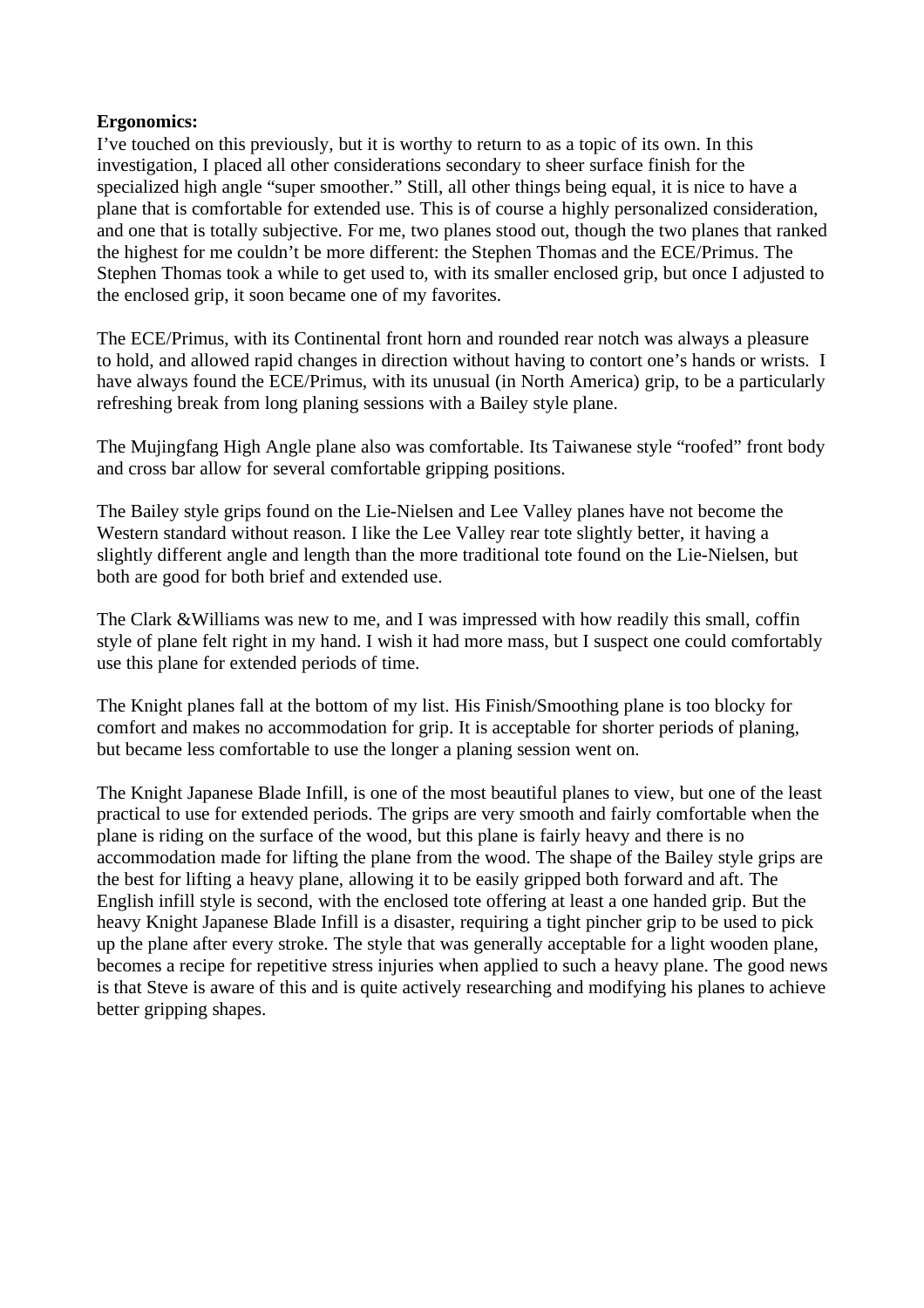## **Limitations of this investigation:**

Try as one might, an investigation such as this is fraught with error variance (factors unrelated to the focus of study). There is so much difference in wood, settings and tuning, tuning abilities between people, style of use, etc., it makes such a investigation almost futile.

For one, it would be simply overwhelming, both in expense and time, to consider all the many suitable planes and the various configurations available to the woodworker. For example, it would have been desirable to have included one or more true English style infills (Norris, Spiers, Preston, etc) as well as their more modern replicas. It would have also been useful to examine at least several planes able to support multiple back bevels, lets say an ECE/Primus, Lee Valley and Lie-Nielsen with back bevels at 50, 55, 60, and 65.

There are advantages in maintaining consistency by using one rater, but it would have been a stronger study if it had been possible to use three raters using all the planes on all the woods.

There is such difference between samples of a given wood, not to mention differences between woods, that all rankings must be considered only crude approximations to what will likely be one's own experience. I tried to minimize this problem somewhat by basing ratings always on at least two samples of a given wood, but this should not be considered sufficient. To be truly valid, something more like eight samples of each wood would need to be evaluated. A good example of why this is true can be found by comparing the performance of planes used in this investigation with those that were also used in my previous Lee Valley #4.5 review which included comparisons to the Lie-Nielsen #4, Lie-Nielsen #4.5, Lie-Nielsen Low Angle and ECE/Primus Improved Smoothing planes. Now granted, I didn't employ such elaborate methodology in that earlier review, but it is illustrative to compare the following words from the previous review to the present findings:

*Purpleheart. L-N LA did best here, followed by L-N4.5 and V4.5. ECE/Primus prone to* chatter on this wood. Not a hint of chatter from the V4.5 and virtually as good from the L-*N4.5.*

In contrast, in this investigation, the Lee Valley Low Angle plane performed quite poorly on Purpleheart while the ECE/Primus achieved a fairly good surface. I suspect the differences between then and now is not the difference between the Lee Valley and Lie-Nielsen low angle planes, but likely is the result of different samples of wood.

Woods, and the individual sample of wood before one, is the primary arbiter of what plane will perform best at a given time!